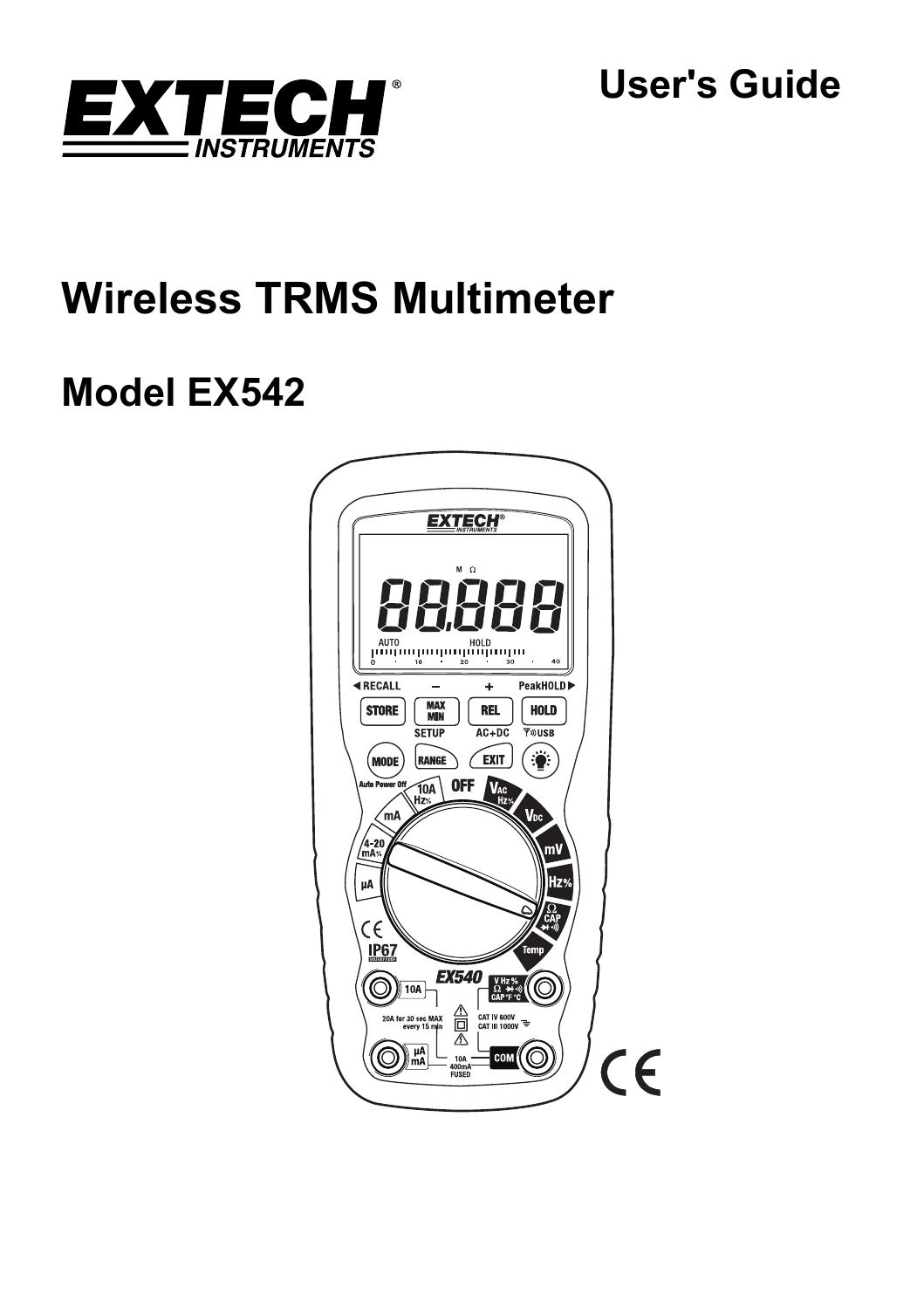# *Introduction*

This meter measures AC/DC Voltage, AC/DC Current, Resistance, Capacitance, Frequency (electrical & electronic), Duty Cycle, Diode Test, and Continuity plus Thermocouple Temperature. It can store and recall data. It features a waterproof, rugged design for heavy duty use. This meter can transmit data wirelessly when linked to a PC. Proper use and care of this meter will provide many years of reliable service.

## *Safety*



#### **PER IFC1010 OVERVOLTAGE INSTALLATION CATEGORY**

#### *OVERVOLTAGE CATEGORY I*

Equipment of OVERVOLTAGE CATEGORY I is equipment for connection to circuits in which measures are taken to limit the transient overvoltages to an appropriate low level.

Note – Examples include protected electronic circuits.

#### *OVERVOLTAGE CATEGORY II*

Equipment of OVERVOLTAGE CATEGORY II is energy-consuming equipment to be supplied from the fixed installation.

Note – Examples include household, office, and laboratory appliances.

#### *OVERVOLTAGE CATEGORY III*

Equipment of OVERVOLTAGE CATEGORY III is equipment in fixed installations.

Note – Examples include switches in the fixed installation and some equipment for industrial use with permanent connection to the fixed installation.

*OVERVOLTAGE CATEGORY IV* 

Equipment of OVERVOLTAGE CATEGORY IV is for use at the origin of the installation.

Note – Examples include electricity meters and primary over-current protection equipment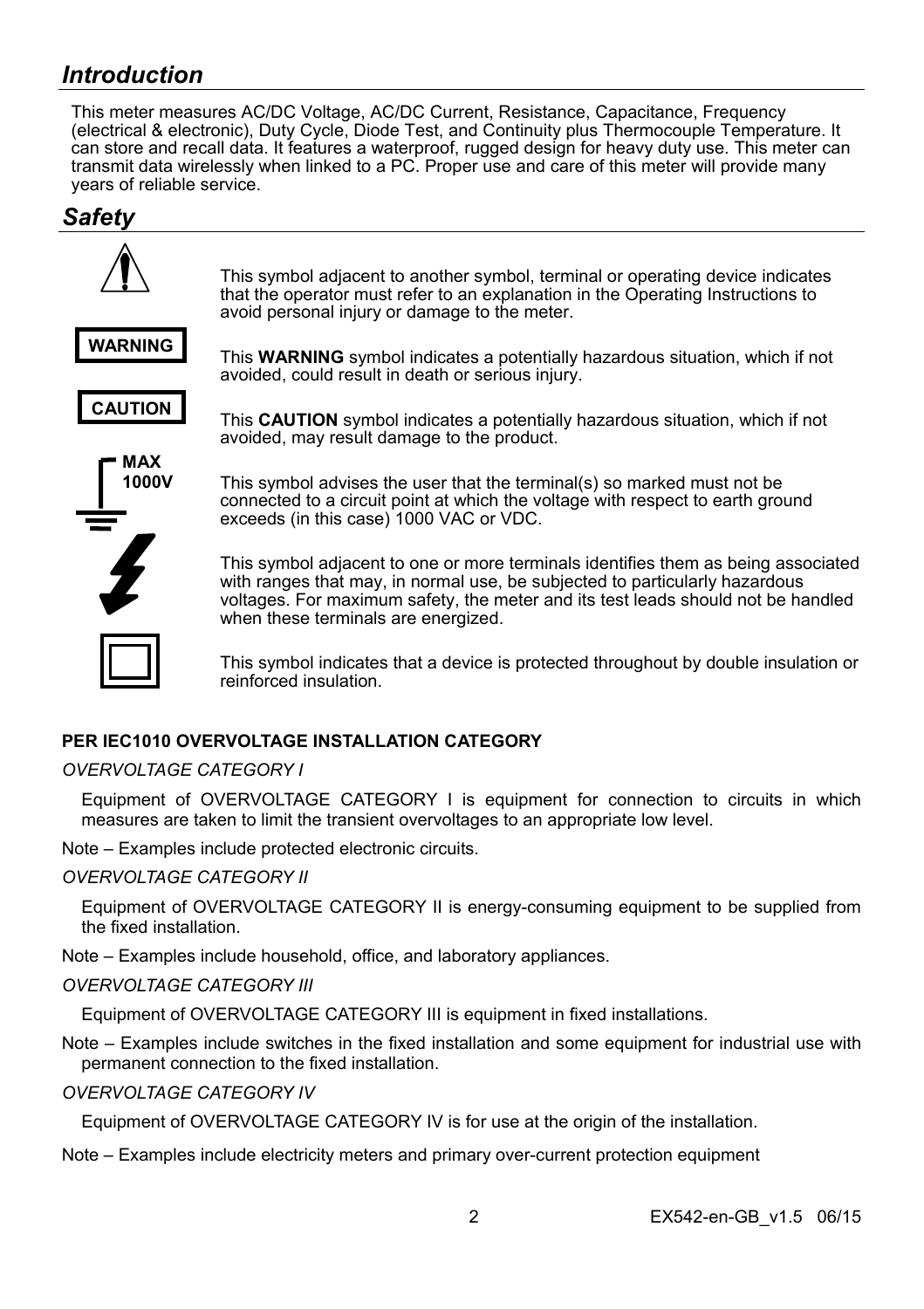#### **SAFETY INSTRUCTIONS**

This meter has been designed for safe use, but must be operated with caution. The rules listed below must be carefully followed for safe operation.

1. **NEVER** apply voltage or current to the meter that exceeds the specified maximum:

| <b>Input Protection Limits</b>                                            |                                                                         |  |
|---------------------------------------------------------------------------|-------------------------------------------------------------------------|--|
| Function                                                                  | Maximum Input                                                           |  |
| V DC or V AC                                                              | 1000VDC/AC rms                                                          |  |
| mA AC/DC                                                                  | 500mA 1000V fast acting fuse                                            |  |
| A AC/DC                                                                   | 10A 1000V fast acting fuse (20A for 30 seconds max<br>every 15 minutes) |  |
| Frequency, Resistance, Capacitance,<br>Duty Cycle, Diode Test, Continuity | 1000VDC/AC rms                                                          |  |
| Temperature                                                               | 1000VDC/AC rms                                                          |  |
| Surge Protection: 8kV peak per IEC 61010                                  |                                                                         |  |

- 2. **USE EXTREME CAUTION** when working with high voltages.
- 3. **DO NOT** measure voltage if the voltage on the "COM" input jack exceeds 1000V above earth ground.
- 4. **NEVER** connect the meter leads across a voltage source while the function switch is in the current, resistance, or diode mode. Doing so can damage the meter.
- 5. **ALWAYS** discharge filter capacitors in power supplies and disconnect the power when making resistance or diode tests.
- 6. **ALWAYS** turn off the power and disconnect the test leads before opening the covers to replace the fuse or batteries.
- 7. **NEVER** operate the meter unless the back cover and the battery and fuse covers are in place and fastened securely.
- 8. If the equipment is used in a manner not specified by the manufacturer, the protection provided by the equipment may be impaired.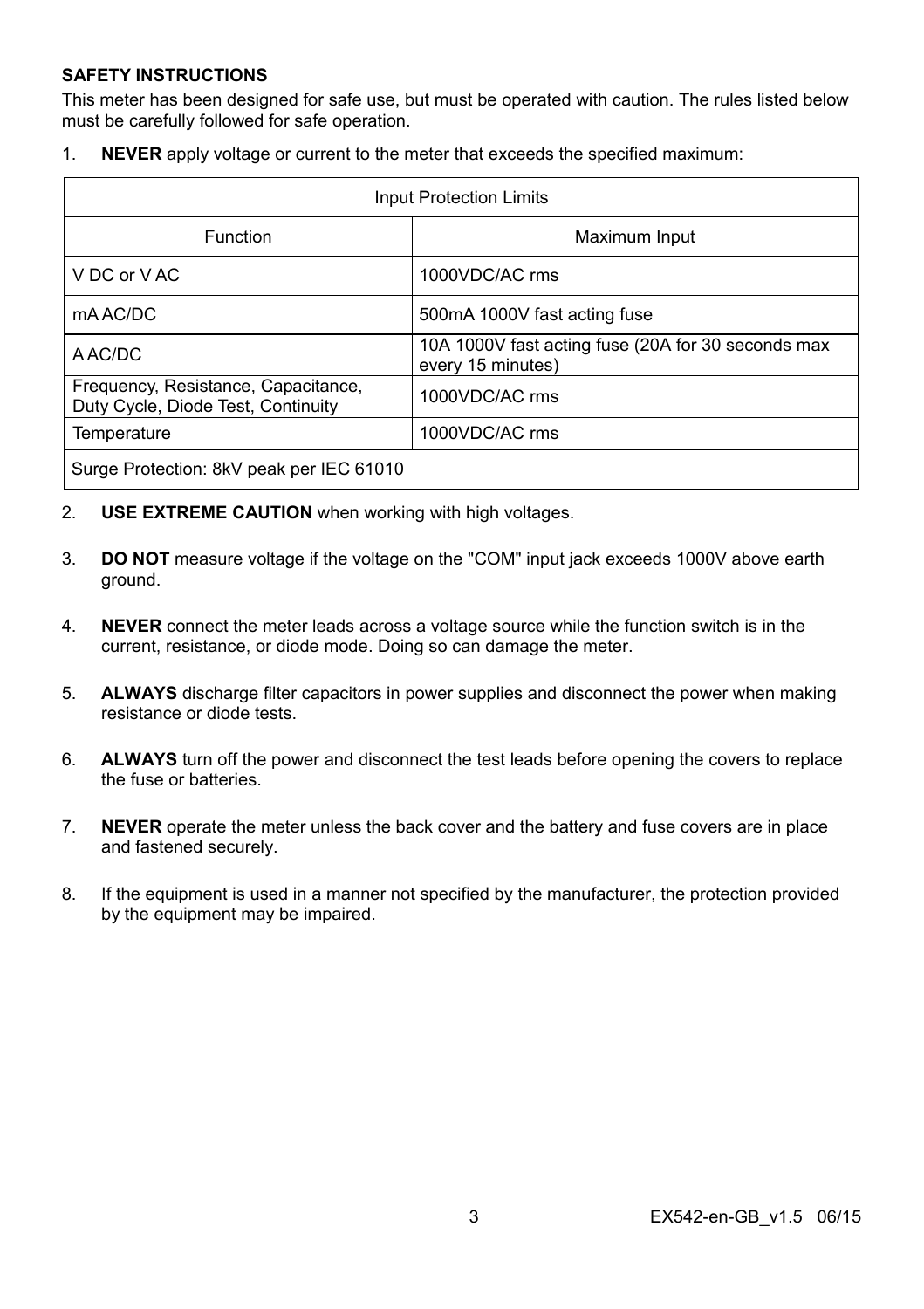# *Controls and Jacks*

- 1. 40,000 count LCD display
- 2. STORE(<RECALL) button
- 3. MAX/MIN ( )button
- 4. MODE button
- 5. RANGE(SETUP) button
- 6. Function switch
- 7. mA, µA and 10A input jacks
- 8. COM input jack
- 9. Positive input jack
- 10. **Backlight button**
- 11. EXIT(AC+DC) button
- 12. HOLD(PEAKHOLD>) button
- 13. REL(+) button

**Note:** Tilt stand and battery compartment are on rear of unit.

# *Symbols and Annunciators*

| $\cdot$ ))) | Continuity |
|-------------|------------|
|             |            |

- Diode test ₩
- **Battery status**
- n nano (10<sup>-9</sup>) (capacitance)
- $\mu$  micro (10<sup>-6</sup>) (amps, cap)
- m milli  $(10^{-3})$  (volts, amps)
- A Amps
- k kilo  $(10^3)$  (ohms)
- F Farads (capacitance)



| м    | mega $(10^6)$ (ohms)   | (((KY       | <b>RF</b> transmitter active         |
|------|------------------------|-------------|--------------------------------------|
| Ω    | Ohms                   | <b>PEAK</b> | Peak Hold                            |
| Hz   | Hertz (frequency)      | V           | Volts                                |
| ℅    | Percent (duty ratio)   | Δ           | Relative                             |
| AС   | Alternating current    | <b>AUTO</b> | Autoranging                          |
| DC   | Direct current         | <b>HOLD</b> | Display hold                         |
| ٥F   | Degrees Fahrenheit     | °C          | Degrees Centigrade                   |
| MAX  | Maximum                | <b>MIN</b>  | Minimum                              |
| N0.  | Serial number          | S           | second                               |
| SET  | Set up parameter       | $AC +DC$    | Alternating current + Direct current |
| TRMS | Ture RMS               | <b>STO</b>  | Store                                |
| RCL  | Recall                 | <b>AUTO</b> | Auto Range                           |
| Ø    | Auto Power off enabled | -Ŷ          | <b>Backlight</b>                     |
|      |                        |             |                                      |

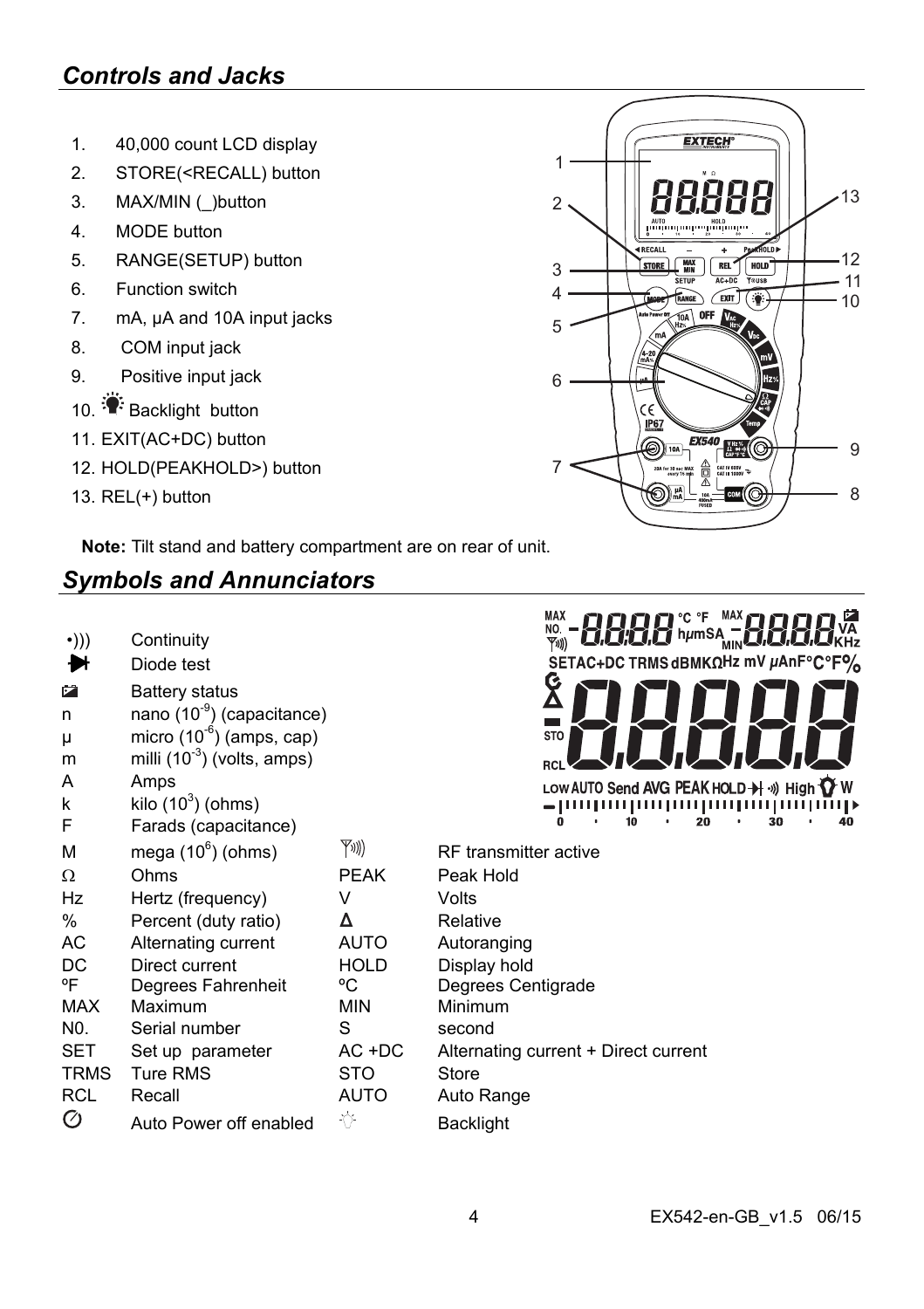**WARNING**: Risk of electrocution. High-voltage circuits, both AC and DC, are very dangerous and should be measured with great care.

- 1. ALWAYS turn the function switch to the **OFF** position when the meter is not in use.
- 2. If "OL" appears in the display during a measurement, the value exceeds the range you have selected. Change to a higher range.

### **DC VOLTAGE MEASUREMENTS**

**CAUTION:** Do not measure DC voltages if a motor on the circuit is being switched ON or OFF. Large voltage surges may occur that can damage the meter.

- 1. Set the function switch to the **VDC** position.
- 2. Insert the black test lead banana plug into the negative **COM** jack. Insert the red test lead banana plug into the positive **V** jack.
- 3. Touch the black test probe tip to the negative side of the circuit. Touch the red test probe tip to the positive side of the circuit.
- 4. Read the voltage in the display.



## **AC VOLTAGE (FREQUENCY, DUTY CYCLE) MEASUREMENTS**

**WARNING:** Risk of Electrocution. The probe tips may not be long enough to contact the live parts inside some 240V outlets for appliances because the contacts are recessed deep in the outlets. As a result, the reading may show 0 volts when the outlet actually has voltage on it. Make sure the probe tips are touching the metal contacts inside the outlet before assuming that no voltage is present.

**CAUTION:** Do not measure AC voltages if a motor on the circuit is being switched ON or OFF. Large voltage surges may occur that can damage the meter.

- 1. Set the function switch to the **VAC/Hz/%** position.
- 2. Insert the black test lead banana plug into the negative **COM** jack. Insert red test lead banana plug into the positive **V** jack.
- 3. Touch the black test probe tip to the neutral side of the circuit. Touch the red test probe tip to the "hot" side of the circuit.
- 4. Read the voltage in the main display and the frequency in the right auxiliary display
- 5. Press the **MODE** button to indicate "**Hz**".
- 6. Read the frequency in the main display.
- 7. Press the **MODE** button again to indicate "**%**".
- 8. Read the % of duty cycle in the main display.
- 9. With ACV in the main display, press EXIT for 2 seconds to measure AC+DC.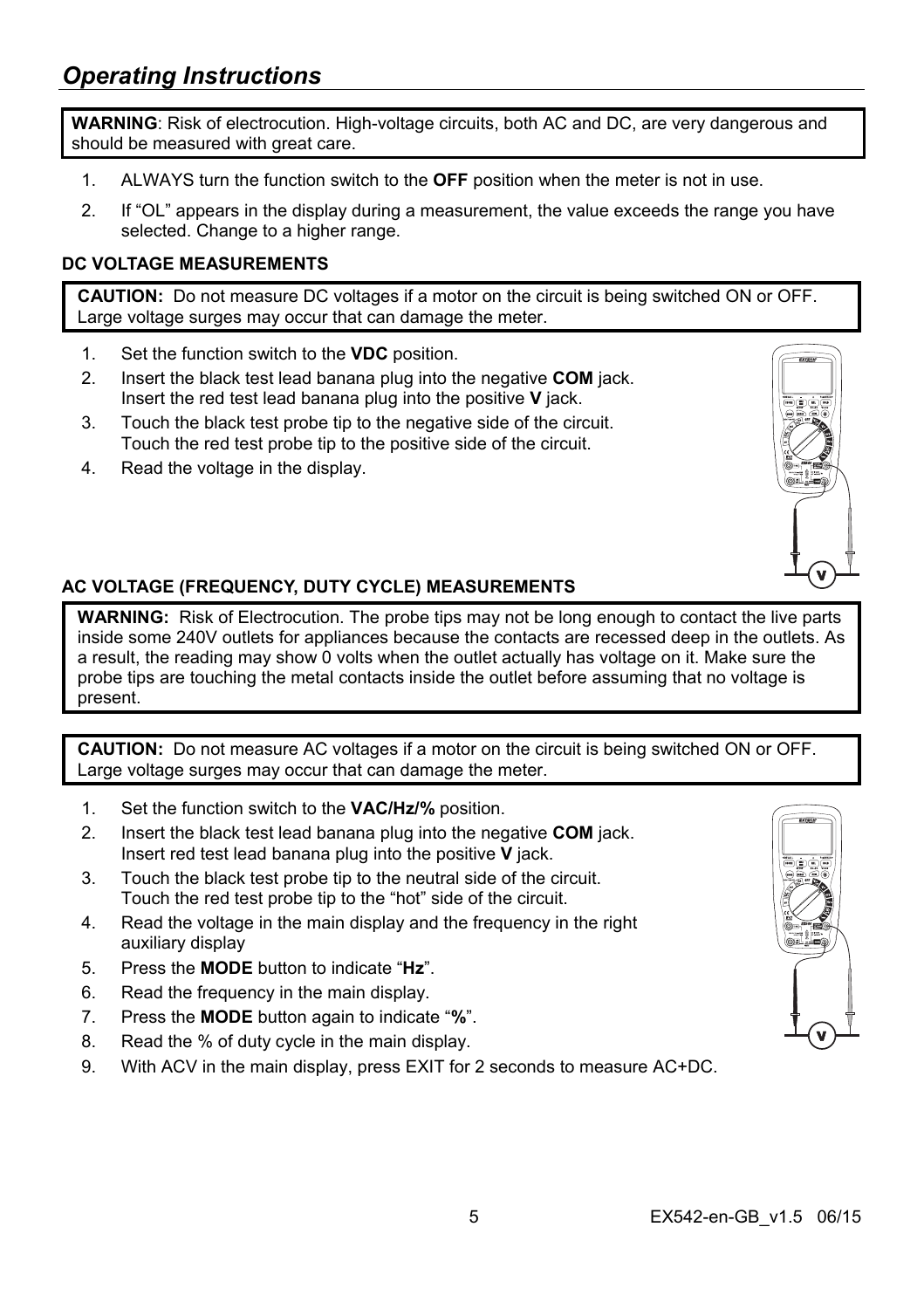**CAUTION:** Do not measure mV voltages if a motor on the circuit is being switched ON or OFF. Large voltage surges may occur that can damage the meter.

- 1. Set the function switch to the mV position.
- 2. Press the **MODE** button to indicate "**DC**".or ""**AC** ", or in AC range press **EXIT** for two seconds and chose "AC+DC"
- 3. Insert the black test lead banana plug into the negative **COM** jack. Insert the red test lead banana plug into the positive **V** jack.
- 4. Touch the black test probe tip to the negative side of the circuit. Touch the red test probe tip to the positive side of the circuit.
- 5. Read the mV voltage in the main display.
- 6. With AC mV in the main display, press EXIT for 2 seconds to measure AC+DC.



**CAUTION:** Do not make 20A current measurements for longer than 30 seconds. Exceeding 30 seconds may cause damage to the meter and/or the test leads.

- 1. Insert the black test lead banana plug into the negative **COM** jack.
- 2. For current measurements up to 4000µA DC, set the function switch to the **µA** position and insert the red test lead banana plug into the **µA/mA** jack.
- 3. For current measurements up to 400mA DC, set the function switch to the **mA** position and insert the red test lead banana plug into the **µA/mA** jack.
- 4. For current measurements up to 20A DC, set the function switch to the **10A/HZ/%** position and insert the red test lead banana plug into the **10A** jack.
- 5. Press the **MODE** button to indicate "**DC**" on the display.
- 6. Remove power from the circuit under test, then open up the circuit at the point where you wish to measure current.
- 7. Touch the black test probe tip to the negative side of the circuit. Touch the red test probe tip to the positive side of the circuit.
- 8. Apply power to the circuit.
- 9. Read the current in the display.



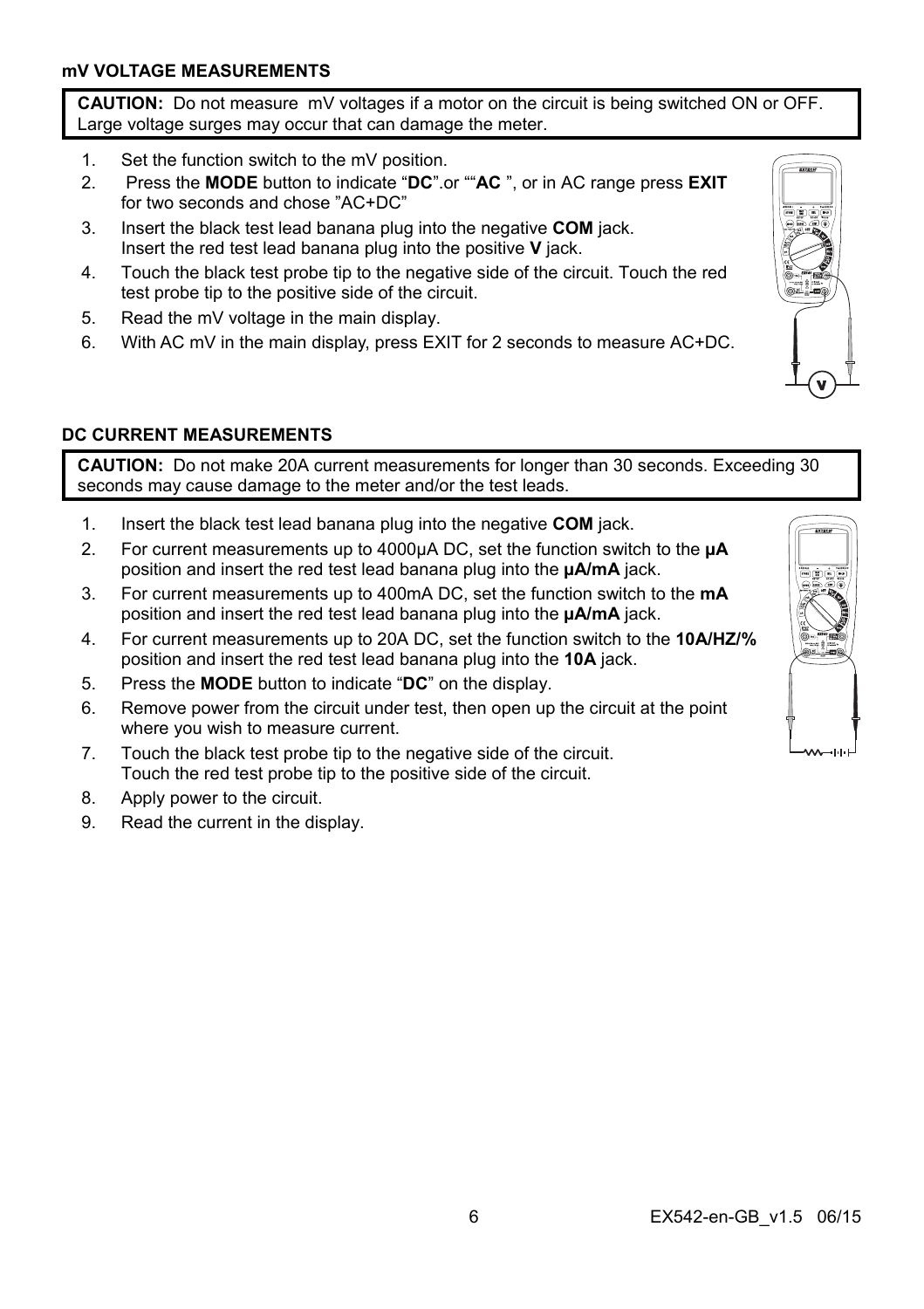## **AC CURRENT (FREQUENCY, DUTY CYCLE) MEASUREMENTS**

**CAUTION:** Do not make 20A current measurements for longer than 30 seconds. Exceeding 30 seconds may cause damage to the meter and/or the test leads.

- 1. Insert the black test lead banana plug into the negative **COM** jack.
- 2. For current measurements up to 4000µA AC, set the function switch to the **µA** position and insert the red test lead banana plug into the **µA/mA** jack.
- 3. For current measurements up to 400mA AC, set the function switch to the **mA** position and insert the red test lead banana plug into the **µA/mA** jack.
- 4. For current measurements up to 20A AC, set the function switch to the **10A/HZ/%** position and insert the red test lead banana plug into the **10A** jack.
- 5. Press the **MODE** button to indicate "**AC**" on the display.
- 6. Remove power from the circuit under test, then open up the circuit at the point where you wish to measure current.
- 7. Touch the black test probe tip to the neutral side of the circuit. Touch the red test probe tip to the "hot" side of the circuit.
- 8. Apply power to the circuit.
- 9. Read the current in the display. In the 10AAC range, right auxiliary display frequency.
- 10. Press and hold the **MODE** button to indicate "**Hz**".
- 11. Read the frequency in the display.
- 12. Momentarily press the **MODE** button again to indicate "**%**".
- 13. Read the % duty cycle in the display.
- 14. Press and hold the **MODE** button to return to current measurement.
- 15. With ACA in the main display, press EXIT for 2 seconds to measure AC+DC.

#### **RESISTANCE MEASUREMENTS**

**WARNING:** To avoid electric shock, disconnect power to the unit under test and discharge all capacitors before taking any resistance measurements. Remove the batteries and unplug the line cords.

- 1. Set the function switch to the **Ω CAP** → D position.
- 2. Insert the black test lead banana plug into the negative **COM** jack. Insert the red test lead banana plug into the positive  $\Omega$  jack.
- 3. Press the **MODE** button to indicate " $\Omega$ " on the display.
- 4. Touch the test probe tips across the circuit or part under test. It is best to disconnect one side of the part under test so the rest of the circuit will not interfere with the resistance reading.
- 5. Read the resistance in the display.

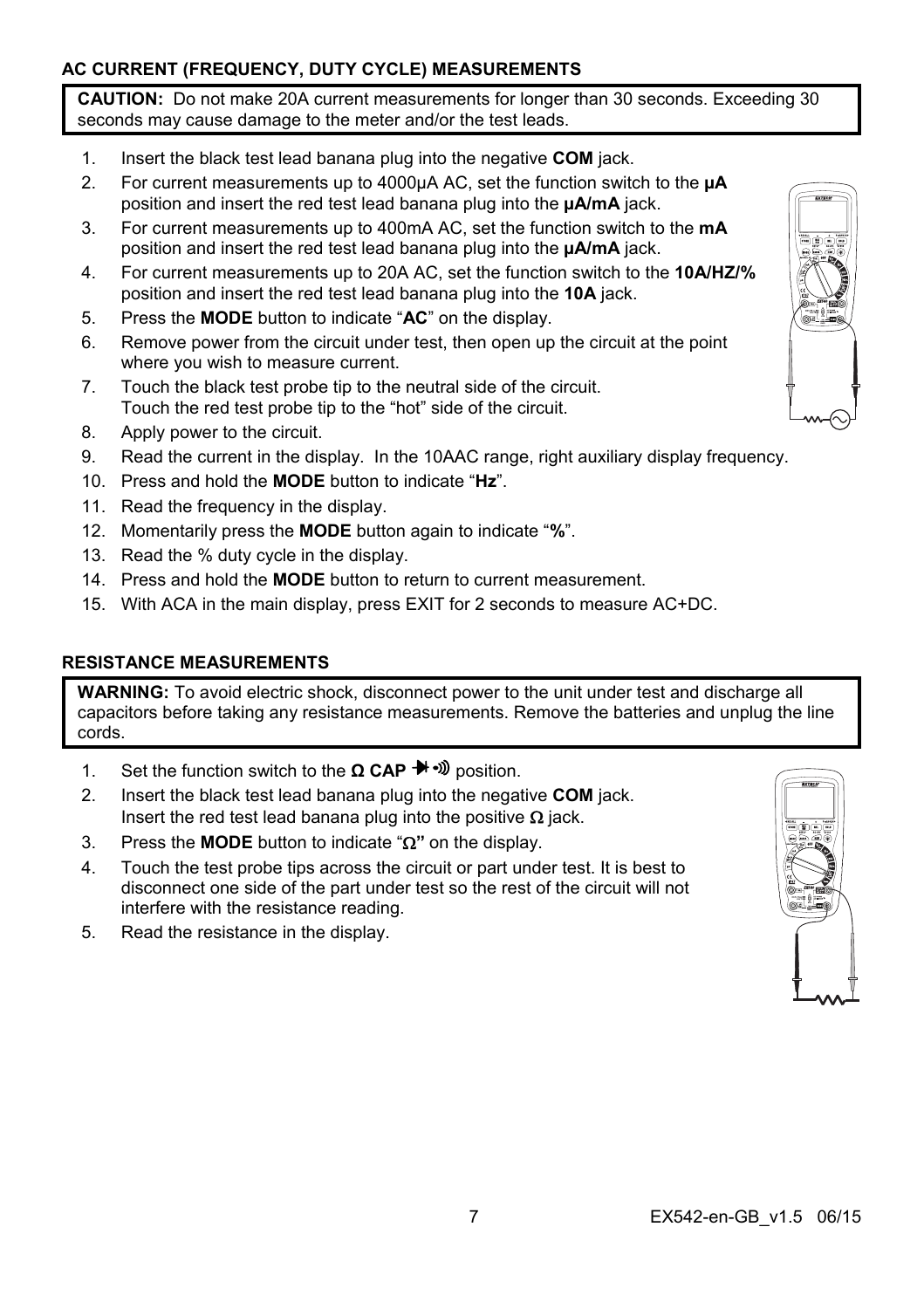#### **CONTINUITY CHECK**

**WARNING:** To avoid electric shock, never measure continuity on circuits or wires that have voltage on them.

- 1. Set the function switch to the **Ω CAP** → D position.
- 2. Insert the black lead banana plug into the negative **COM** jack. Insert the red test lead banana plug into the positive  $\Omega$  jack.
- 3. Press the **MODE** button to indicate" "and "**Ω"** on the display
- 4. Touch the test probe tips to the circuit or wire you wish to check.
- 5. If the resistance is less than approximately  $35\Omega$ , the audible signal will sound. If the circuit is open, the display will indicate "**OL**".

#### **DIODE TEST**

- 1. Set the function switch to the **Ω CAP** → Dosition.
- 2. Insert the black test lead banana plug into the negative **COM** jack and the red test lead banana plug into the positive **V** jack.
- 3. Press the **MODE** button to indicate " $\mathbb{H}$  " and "**V**" on the display.
- 4. Touch the test probes to the diode under test. Forward voltage will typically indicate 0.400 to 0.700V. Reverse voltage will indicate "**OL**". Shorted devices will indicate near 0V and an open device will indicate "**OL**" in both polarities.

#### **CAPACITANCE MEASUREMENTS**

WARNING: To avoid electric shock, disconnect power to the unit under test and discharge all capacitors before taking any capacitance measurements. Remove the batteries and unplug the line cords.

- 1. Set the rotary function switch to the **Ω CAP** → Dosition.
- 2. Insert the black test lead banana plug into the negative **COM** jack.
- 3. Insert the red test lead banana plug into the positive **V** jack.
- 4. Press the **MODE** button to indicate "**F**"
- 5. Touch the test leads to the capacitor to be tested.
- 6. Read the capacitance value in the display



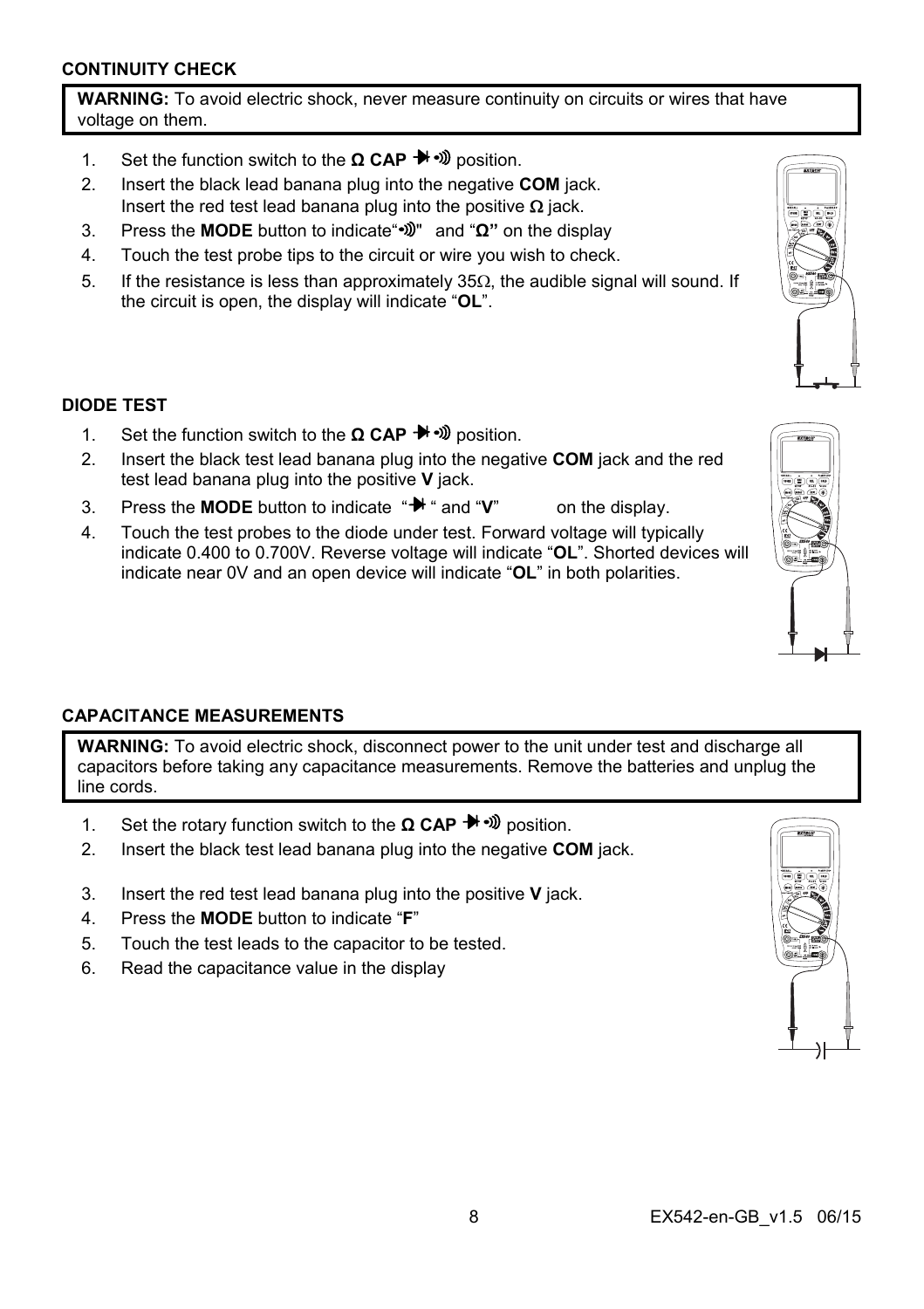#### **TEMPERATURE MEASUREMENTS**

- 1. Set the function switch to the **Temp** position.
- 2. Insert the Temperature Probe into the input jacks, making sure to observe the correct polarity.
- 3. Press the **MODE** button to indicate "**ºF**" or "**ºC**"
- 4. Touch the Temperature Probe head to the part whose temperature you wish to measure. Keep the probe touching the part under test until the reading stabilizes (about 30 seconds).
- 5. Read the temperature in the display.
- **Note:** The temperature probe is fitted with a type K mini connector. A mini connector to banana connector adaptor is supplied for connection to the input banana jacks.

#### **FREQUENCY (DUTY CYCLE) MEASUREMENTS (ELECTRONIC)**

- 1. Set the rotary function switch to the **Hz/%** position.
- 2. Insert the black lead banana plug into the negative **COM** jack and the red test lead banana plug into the positive **Hz** jack.
- 3. Touch the test probe tips to the circuit under test.
- 4. Read the frequency on the display.
- 5. Press the **MODE** button to indicate "**%**".
- 6. Read the % duty cycle in the display.

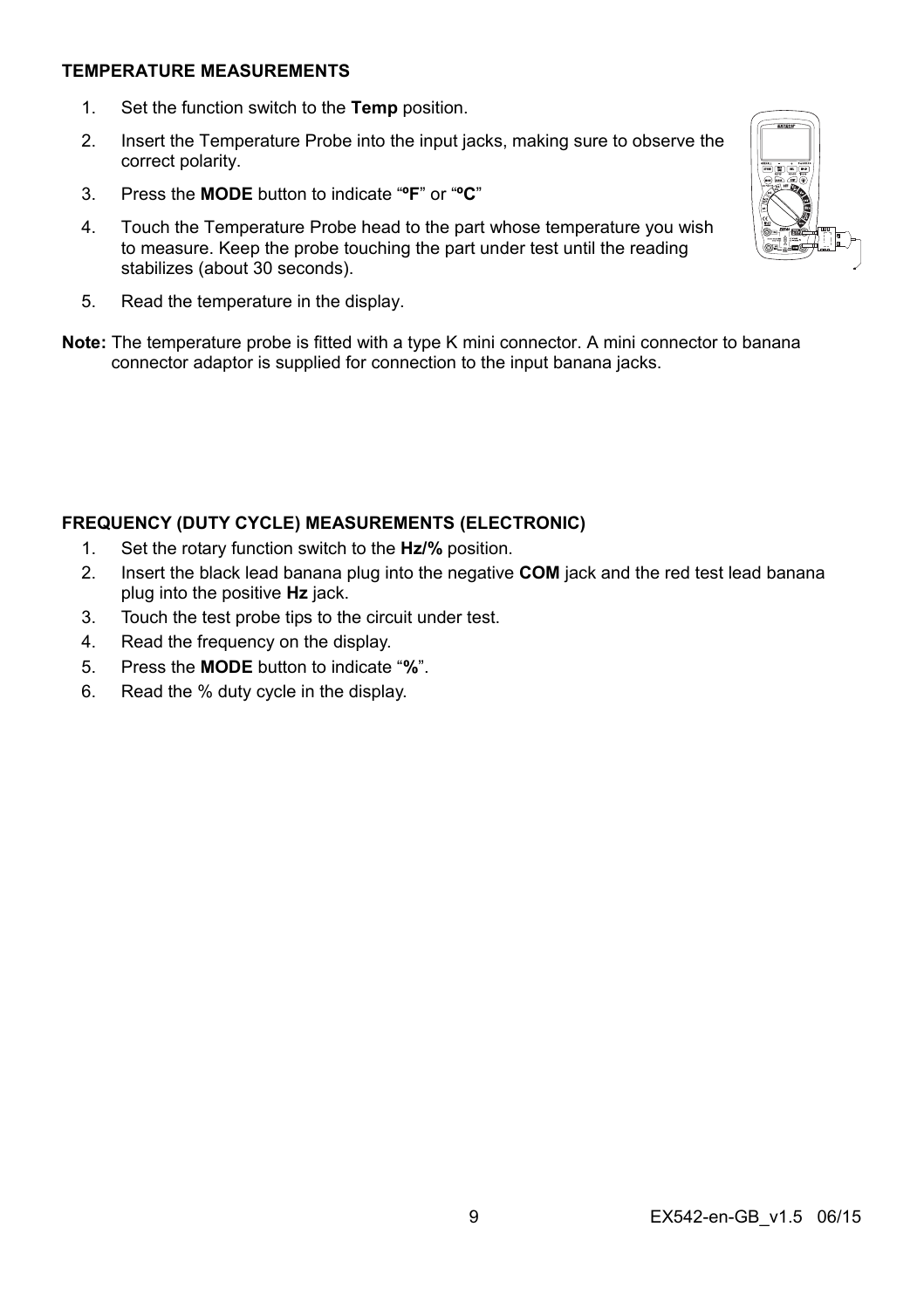#### **% 4 – 20mA MEASUREMENTS**

- 1. Set up and connect as described for DC mA measurements.
- 2. Set the rotary function switch to the **4-20mA%** position.
- 3. The meter will display loop current as a % with 0mA=-25%, 4mA=0%, 20mA=100%, and 24mA=125%.

#### **AUTORANGING/MANUAL RANGE SELECTION**

When the meter is first turned on, it automatically goes into AutoRanging. This automatically selects the best range for the measurements being made and is generally the best mode for most measurements. For measurement situations requiring that a range be manually selected, perform the following:

- 1. Press the **RANGE** key. The "**AUTO"** display indicator will turn off.
- 2. Press the **RANGE** key to step through the available ranges until you select the range you want.
- 3. To exit the Manual Ranging mode and return to Autoranging, press **EXIT**

**Note:** Manual ranging does not apply for the Temperature functions.

#### **MAX/MIN**

- 1. Press the **MAX/MIN** key to activate the MAX/MIN recording mode. The display icon "**MAX**" will appear. The meterleft auxiliary displaywill display and hold the maximum reading and will update only when a new "max" occurs.The display icon "**MIN**" will appear. The right auxiliary displaymeter will display and hold the minimum reading and will update only when a new "min" occurs.
- 2. To exit MAX/MIN mode press **EXIT**

#### **RELATIVE MODE**

The relative measurement feature allows you to make measurements relative to a stored reference value. A reference voltage, current, etc. can be stored and measurements made in comparison to that value. The displayed value is the difference between the reference value and the measured value.

- 1. Perform the measurement as described in the operating instructions.
- 2. Press the **REL** button to store the reading in the display and the "**▲**" indicator will appear on the display.
- 3. The Right auxiliary display displays the initial reading (the stored value)
- 4. The Left auxiliary display displays the actual currently measured value.
- 5. Main display displays the Relative value (currently measured value minus the stored value).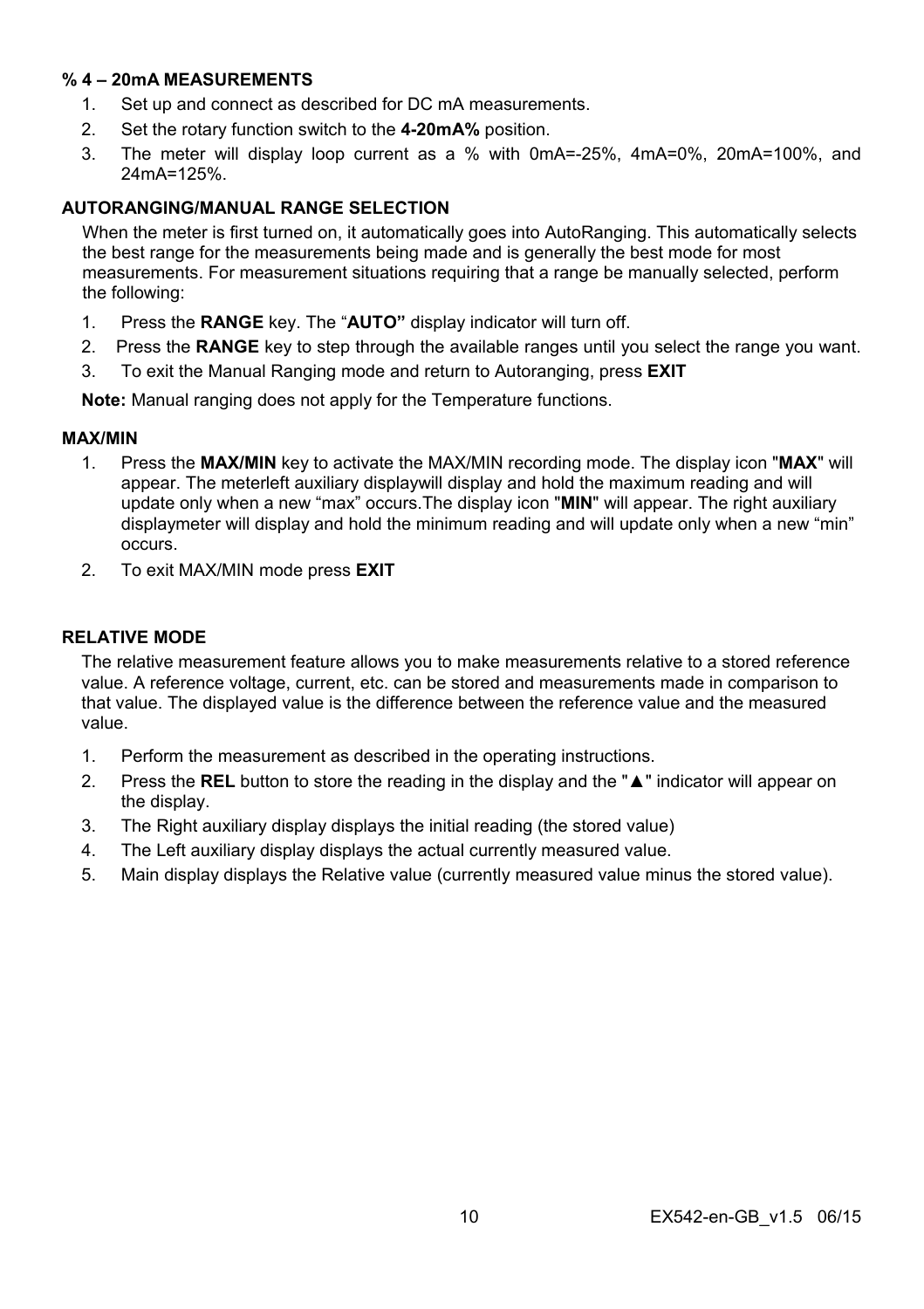#### **DISPLAY BACKLIGHT**

Press the <sup>to</sup> key to turn the backlight on. The backlight will automatically turn off after SET time. Press the EXIT button to exit the backlight on mode.

#### **HOLD**

The hold function freezes the reading in the display. Press the **HOLD** key momentarily to activate or to exit the **HOLD** function.

#### **PEAK HOLD**

The Peak Hold function captures the peak AC or DC voltage or current. The meter can capture negative or positive peaks as fast as 1 millisecond in duration.

Set the rotary dial to your preferred setting. Press and Hold the HOLD button for 3 seconds and release. Now momentarily press the HOLD button, "PEAK" will appear along with "MAX" that will display in left auxiliary display and MIN" will display in right auxiliary display. Momentarily press the HOLD button again and "PEAK Hold" will appear. The meter will update the display each time a higher or lower peak occurs. Press the EXIT button to exit the PEAK mode. Auto Power Off feature will be disabled automatically in this mode.

#### **DATA STORAGE**

- 1. Set the function switch to the measurement function desired.
- 2. Press the STORE button to enter the STORE function. The left upper aux display indicates the current storage location (0000 to 9999). New measurements will begin storing into the next location.
- 3. Press the PEAKHOLD button to change into the initial storage number 0000. (Press it again to change back). On the right upper aux display shows XXXX which states how many current storage locations are used.
- 4. Press STORE button again to enter into recording interval time set up function.
- 5. The left upper aux display indicates 0000 S, which is the recording sample rate; use the  $+ 8 5$ buttons to select the sample rate desired (0 to 255 sec)
- 6. Set the sample rate to 0000 S for manual recording. In this mode, each press of the STORE button will save one measurement reading.
- 7. Set the sample rate to 1 to 255 S for automatic recording. In this mode, pressing the STORE button will start data recording at the set sample rate.
- 8. Press the EXIT button to end the recording session.

#### **DATA STORAGE RECALL**

- 1. Press STORE button for two seconds to enter into RECALL function.
- 2. On the left upper aux display will show XXXX, which is the current storage location. The right aux display will show XXXX, which is the number of storage locations currently used.
- 3. Press the + or button to select the storage location. The value in that location will be indicated in the main display.
- 4. Press the PEAKHOLD button once to continuously scan data from 0000 to XXXX. Press again then scan again.
- 5. Press the EXIT button to end the recall session.

#### **CLEARING MEMORY**

To clear the memory of all stored data, from the OFF position, hold the EXIT button and switch the function switch to any position. Release the EXIT button and the LCD will flash 3 times and a buzzer will beep three times. Memory is now clear.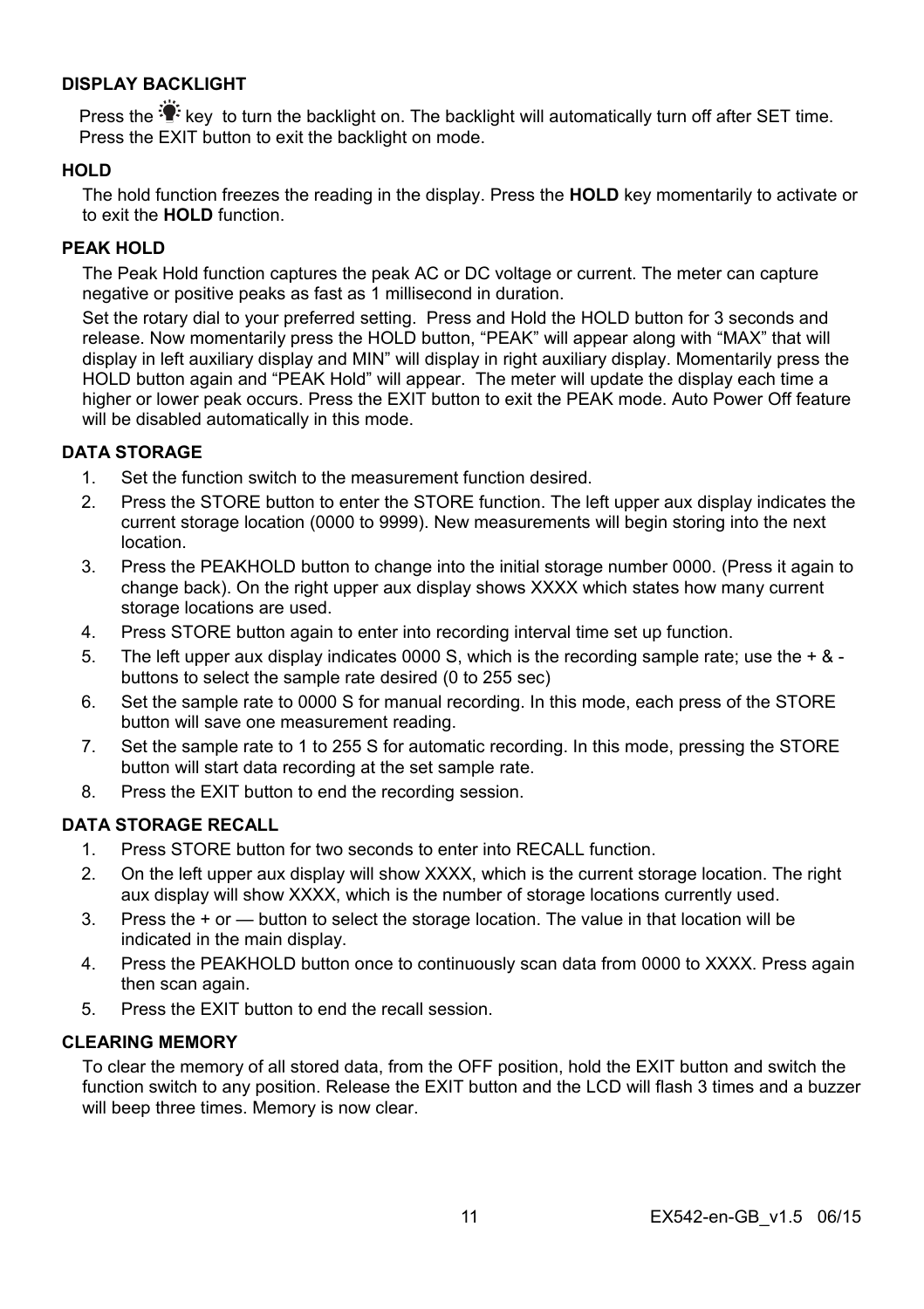#### **PC WIRELESS COMMUNICATION:**

- 1. Install and launch the pc software
- 2. Press and Hold the backlight button for two seconds to enter RF wireless transmit mode.
- 3. The RF icon  $\langle \hat{Y}^{(0)} \rangle$  will appear on the display.
- 4. When communication is established, the RF icon on the display will blink and the led indicator on the receiver will also blink.
- 5. Once per second, the data will be displayed on the pc screen, plotted and inserted into a list.
- 6. Hold the backlight button for two seconds to exit the RF wireless transmit mode

#### **SENDING STORED DATA TO THE PC**

- 1. Launch the pc software
- 2. Press the STORE button for two seconds to enter into data RECALL function.
- 3. Press the HOLD button for two seconds. The RF transmit icon will flash while the stored data sent sent to the pc

#### **SETUP**

- 1. Press and Hold the RANGE/SETUP button for two seconds to enter the SET function. The first of five settable functions will appear.
- 2. Press the RANGE button to step through the functions A: Upper limit buzzer alarm OFF or Value<br>B: Lower limit buzzer alarm OFF or Value B: Lower limit buzzer alarm OFF or Value<br>C: Auto power off time CFF. 10 to 30 sec C: Auto power off time D: Button beeper ON/OFF E: Back light time OFF, 10 to 30 sec
	- Use the  $+$ ,  $\blacktriangleleft$ , and  $\blacktriangleleft$  buttons to select and change conditions and digits.
- 3. Press the RANGE/SETUP button until the meter returns to the normal display to exit this mode.

#### **AC+DC**

In the measuring modes VAC, mV(AC), 10A(AC), mA(AC) and uA(AC), press the EXIT button for 2 seconds to enter into AC+DC testing. The precision is the same as in the AC measure modes. The LCD shows AC+DC icon. Press the EXIT button to exit the mode.

## **LOW BATTERY INDICATION**

When the **ind** icon appears in the display, the battery should be replaced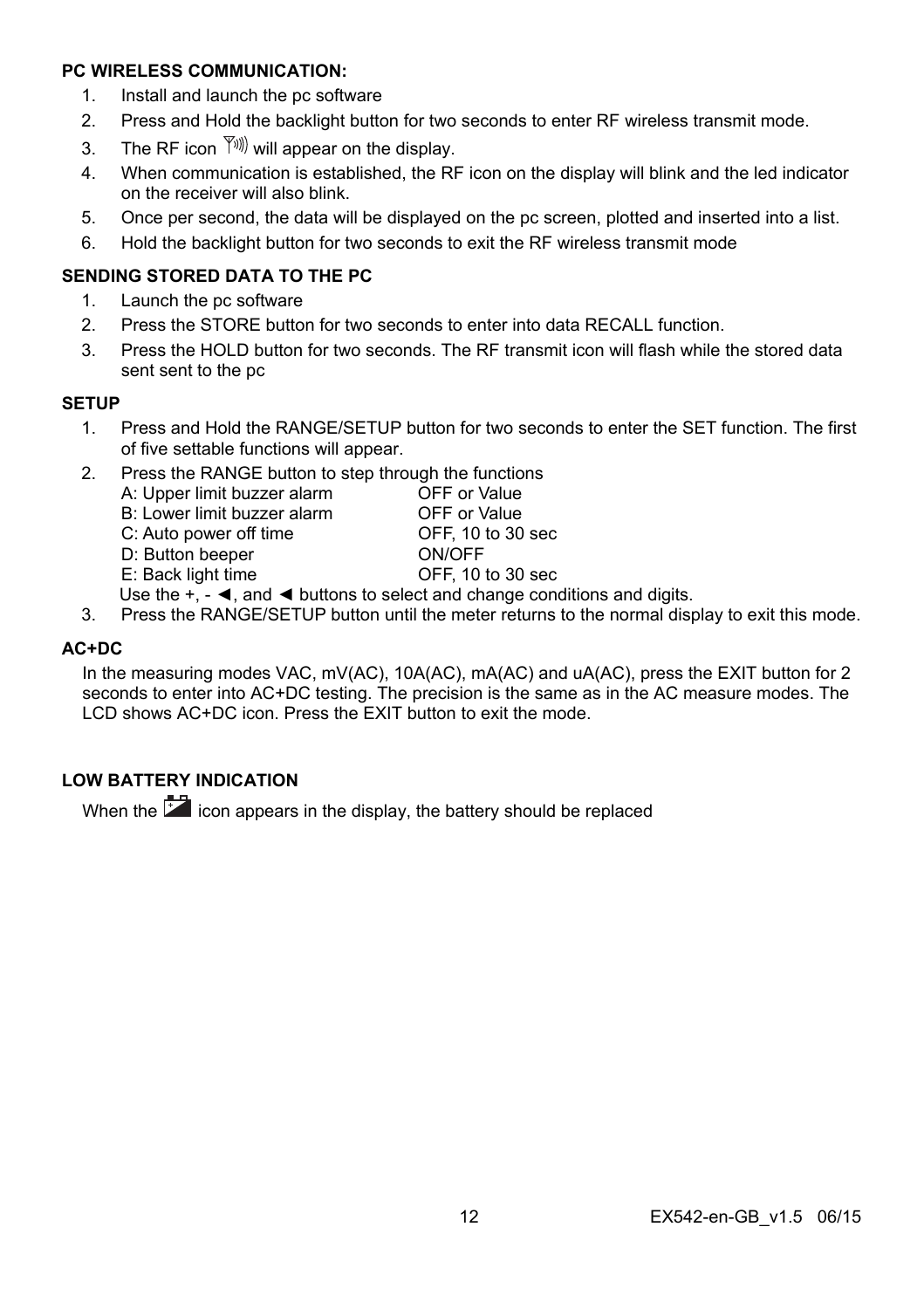**WARNING**: To avoid electric shock, disconnect the test leads from any source of voltage before removing the back cover or the battery or fuse covers.

**WARNING:** To avoid electric shock, do not operate your meter until the battery and fuse covers are in place and fastened securely.

This MultiMeter is designed to provide years of dependable service, if the following care instructions are performed:

- 1. **KEEP THE METER DRY**. If it gets wet, wipe it off.
- 2. **USE AND STORE THE METER IN NORMAL TEMPERATURES.** Temperature extremes can shorten the life of the electronic parts and distort or melt plastic parts.
- 3. **HANDLE THE METER GENTLY AND CAREFULLY.** Dropping it can damage the electronic parts or the case.
- 4. **KEEP THE METER CLEAN.** Wipe the case occasionally with a damp cloth. DO NOT use chemicals, cleaning solvents, or detergents.
- 5. **USE ONLY FRESH BATTERIES OF THE RECOMMENDED SIZE AND TYPE.** Remove old or weak batteries so they do not leak and damage the unit.
- 6. **IF THE METER IS TO BE STORED FOR A LONG PERIOD OF TIME**, the batteries should be removed to prevent damage to the unit.

#### **BATTERY INSTALLATION**

**WARNING**: To avoid electric shock, disconnect the test leads from any source of voltage before removing the battery cover.

- 1. Turn power off and disconnect the test leads from the meter.
- 2. Open the rear battery cover by removing two screws (B) using a Phillips head screwdriver.
- 3. Insert the battery into battery holder, observing the correct polarity.
- 4. Put the battery cover back in place. Secure with the screws.



You, as the end user, are legally bound (**EU Battery ordinance**) to return all used batteries, **disposal in the household garbage is prohibited!** You can hand over your used batteries / accumulators at collection points in your community or wherever batteries / accumulators are sold!

**Disposal:** Follow the valid legal stipulations in respect of the disposal of the device at the end of its lifecycle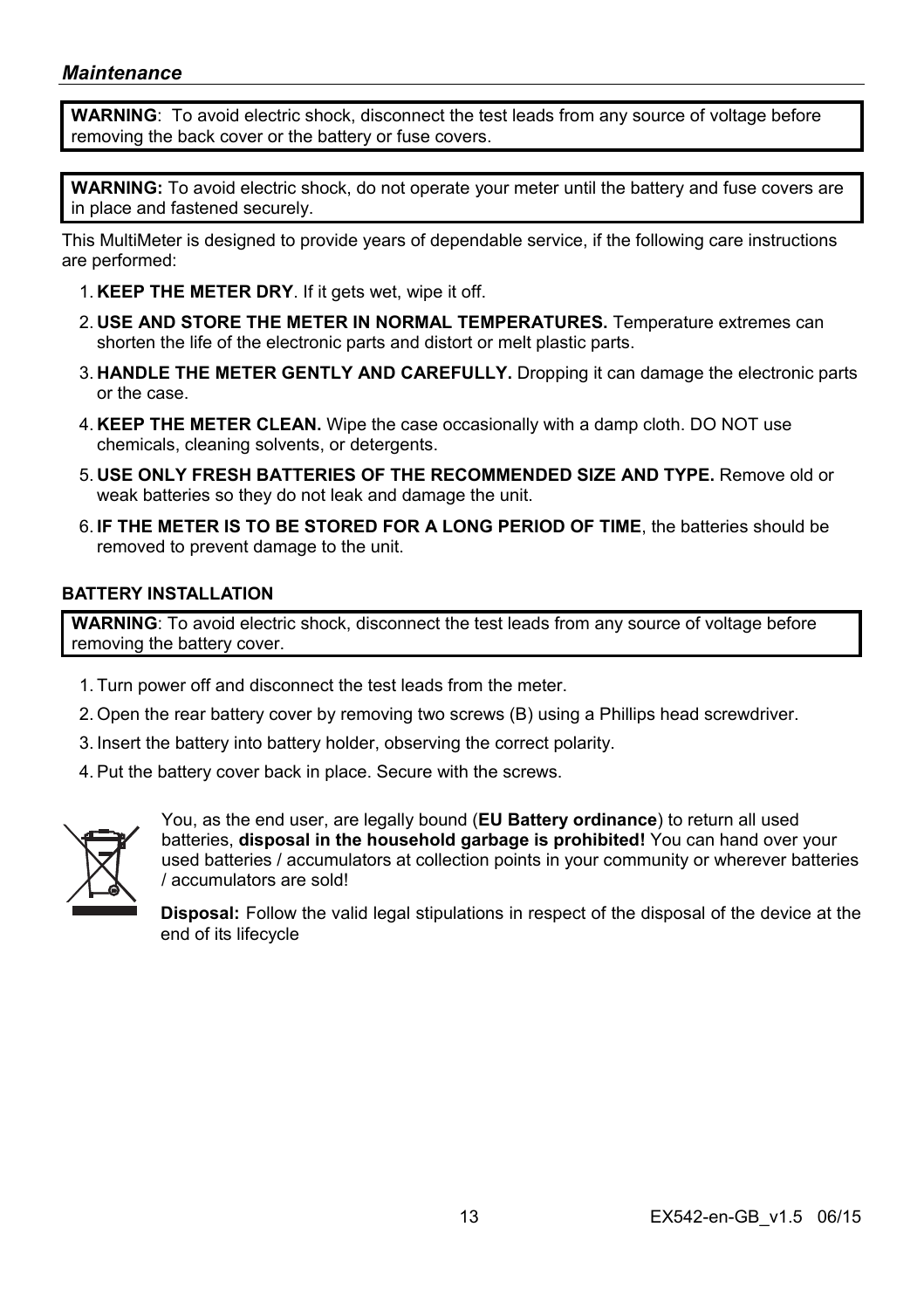**WARNING:** To avoid electric shock, do not operate the meter until the battery cover is in place and fastened securely.

**NOTE:** If your meter does not work properly, check the fuses and batteries to make sure that they are still good and that they are properly inserted.



#### **REPLACING THE FUSES**

**WARNING**: To avoid electric shock, disconnect the test leads from any source of voltage before removing the meter cover.

- 1. Disconnect the test leads from the meter.
- 2. Remove the protective rubber holster.
- 3. Remove the battery cover (two "B" screws) and the battery.
- 4. Remove the six "A" screws securing the rear cover.
- 5. Gently remove the old fuse and install the new fuse into the holder.
- 6. Always use a fuse of the proper size and value (0.5A/1000V fast blow for the 400mA range [SIBA 70-172-40], 10A/1000V fast blow for the 20A range [SIBA 50-199-06]).
- 7. Replace and secure the rear cover, battery and battery cover.

**WARNING**: To avoid electric shock, do not operate your meter until the fuse cover is in place and fastened securely.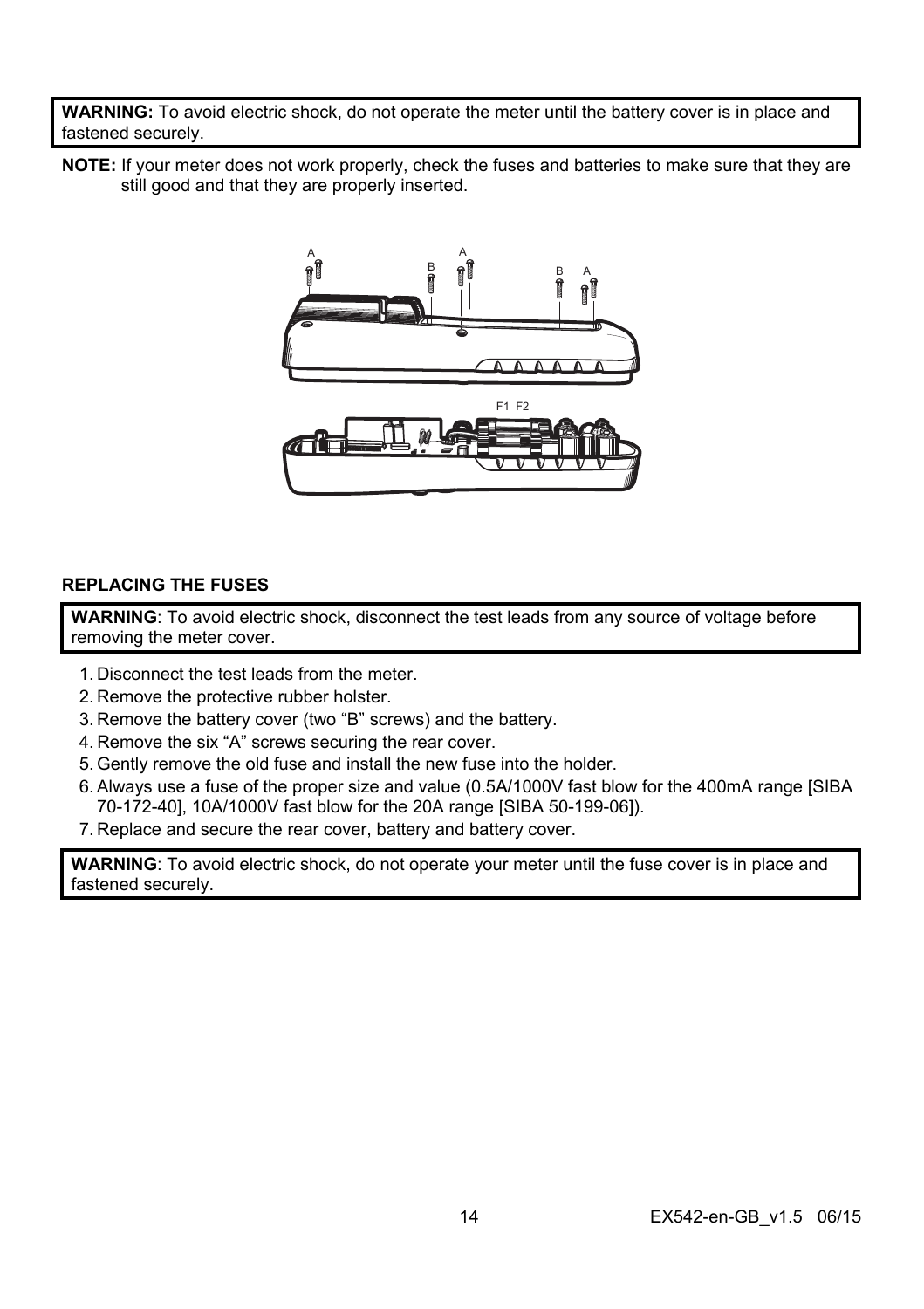# *Specifications*

| <b>Function</b>                                | Range                                                                 | Resolution                                                            | Accuracy                         |  |
|------------------------------------------------|-----------------------------------------------------------------------|-----------------------------------------------------------------------|----------------------------------|--|
| DC Voltage                                     | 400mV                                                                 | $0.01$ m $V$                                                          |                                  |  |
|                                                | 4V                                                                    | 0.0001V                                                               |                                  |  |
|                                                | 40V                                                                   | 0.001V                                                                | $\pm$ (0.06% reading + 2 digits) |  |
|                                                | 400V                                                                  | 0.01V                                                                 |                                  |  |
|                                                | 1000V                                                                 | 0.1V                                                                  | $\pm$ (0.1% reading + 2 digits)  |  |
| <b>AC Voltage</b>                              | 400mV                                                                 | $0.01$ m $V$                                                          | $\pm$ (1.0% reading + 4digits)   |  |
| $(AC+DC)$                                      | 4V                                                                    | 0.0001V                                                               |                                  |  |
| 50 to 1000Hz                                   | 40V                                                                   | 0.001V                                                                |                                  |  |
|                                                | 400V                                                                  | 0.01V                                                                 | $\pm$ (1.0% reading + 3digits)   |  |
|                                                | 1000V                                                                 | 0.1V                                                                  |                                  |  |
|                                                |                                                                       | All AC voltage ranges are specified from 5% of range to 100% of range |                                  |  |
| <b>DC Current</b>                              | 400μA                                                                 | $0.01\mu A$                                                           |                                  |  |
|                                                | 4000μA                                                                | $0.1\mu$ A                                                            |                                  |  |
|                                                | 40 <sub>m</sub> A                                                     | 0.001mA                                                               | $\pm$ (1.0% reading + 3 digits)  |  |
|                                                | 400mA                                                                 | 0.01mA                                                                |                                  |  |
|                                                | 10A                                                                   | 0.001A                                                                |                                  |  |
|                                                | (20A: 30 sec max with reduced accuracy)                               |                                                                       |                                  |  |
| <b>AC Current</b><br>$(AC+DC)$<br>50 to 1000Hz | 400μA                                                                 | 0.01 <sub>µ</sub> A                                                   | $\pm$ (1.5% reading + 3 digits)  |  |
|                                                | 4000μA                                                                | $0.1\muA$                                                             |                                  |  |
|                                                | 40 <sub>m</sub> A                                                     | 0.001mA                                                               |                                  |  |
|                                                | 400 <sub>m</sub> A                                                    | 0.01mA                                                                |                                  |  |
|                                                | 10A                                                                   | 0.001A                                                                |                                  |  |
|                                                | (20A: 30 sec max with reduced accuracy)                               |                                                                       |                                  |  |
|                                                | All AC voltage ranges are specified from 5% of range to 100% of range |                                                                       |                                  |  |

NOTE: Accuracy is stated at 18<sup>°</sup>C to 28<sup>°</sup>C (65<sup>°</sup>F to 83<sup>°</sup>F) and less than 75% RH.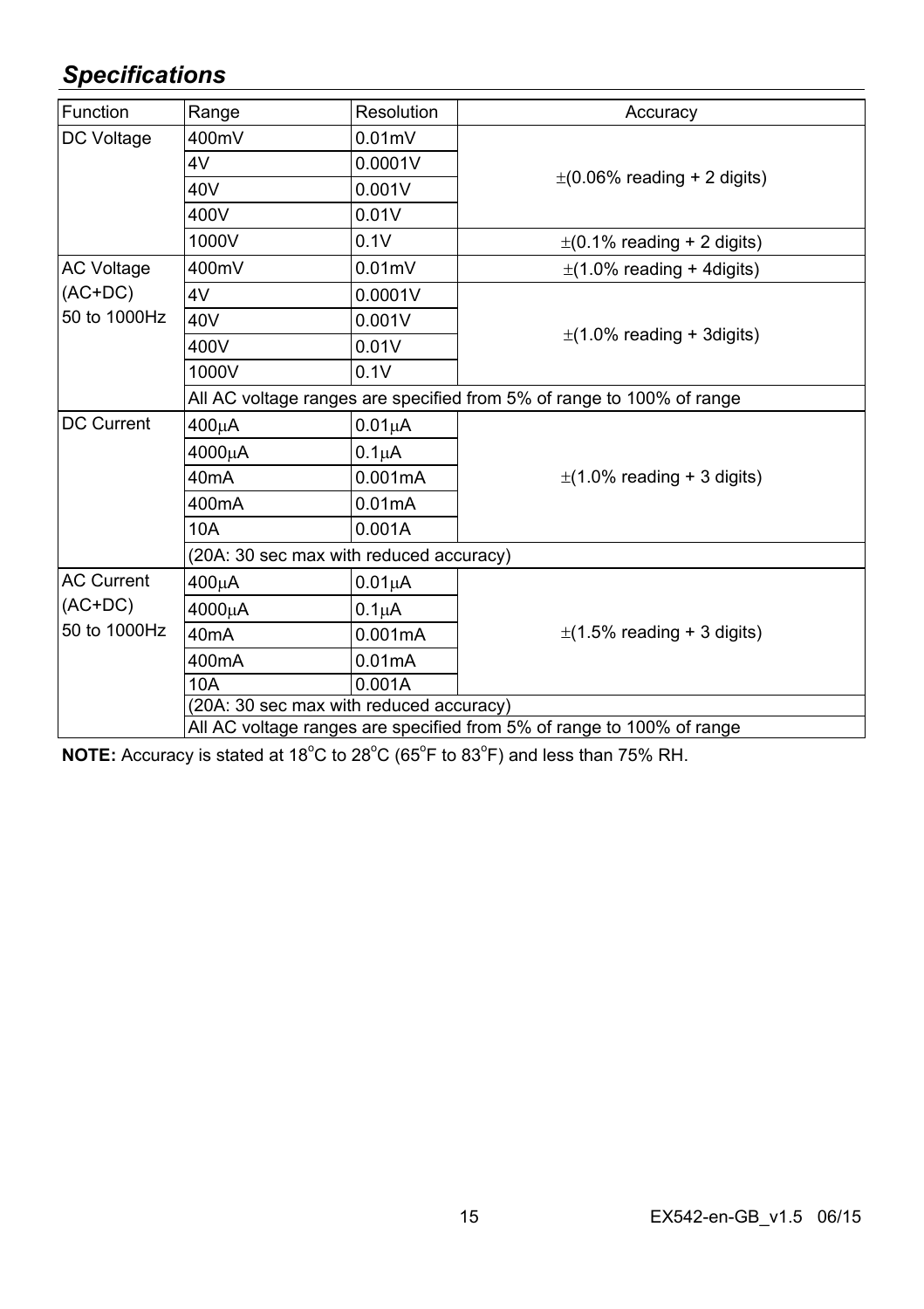| <b>Function</b> | Range             | <b>Resolution</b>                      | Accuracy                                                                    |
|-----------------|-------------------|----------------------------------------|-----------------------------------------------------------------------------|
| Resistance      | $400\Omega$       | $0.01\Omega$                           | $\pm$ (0.3% reading + 9 digits)                                             |
|                 | $4k\Omega$        | $0.0001k\Omega$                        |                                                                             |
|                 | $40k\Omega$       | $0.001k\Omega$                         |                                                                             |
|                 | $400k\Omega$      | $0.01k\Omega$                          | $\pm$ (0.3% reading + 4 digits)                                             |
|                 | $4M\Omega$        | $0.001M\Omega$                         |                                                                             |
|                 | $40M\Omega$       | $0.001M\Omega$                         | $\pm$ (2.0% reading + 10 digits)                                            |
| Capacitance     | 40nF              | 0.001nF                                |                                                                             |
|                 | 400nF             | 0.01nF                                 | $\pm$ (3.5% reading + 40 digits)                                            |
|                 | $4\mu F$          | 0.0001 <sub>µ</sub> F                  |                                                                             |
|                 | $40\mu F$         | $0.001\mu F$                           | $\pm$ (3.5% reading + 10 digits)                                            |
|                 | 400µF             | $0.01 \mu F$                           |                                                                             |
|                 | 4000µF            | $0.1\mu F$                             |                                                                             |
|                 | 40 <sub>mF</sub>  | 0.001mF                                | $\pm$ (5% reading + 10 digits)                                              |
| Frequency       | 40Hz              | $0.001$ Hz                             |                                                                             |
| (electronic)    | 400Hz             | $0.01$ Hz                              |                                                                             |
|                 | 4kHz              | 0.0001kHz                              |                                                                             |
|                 | 40kHz             | 0.001kHz                               | $\pm$ (0.1% reading + 1 digits)                                             |
|                 | 400kHz            | $0.01$ kHz                             |                                                                             |
|                 | 4MHz              | 0.0001MHz                              |                                                                             |
|                 | 40MHz             | 0.001MHz                               |                                                                             |
|                 | 100MHz            | $0.01$ MHz                             | Not specified                                                               |
|                 |                   | 20% to 80% duty cycle and > 100kHz.    | Sensitivity: 0.8V rms min. @ 20% to 80% duty cycle and <100kHz; 5Vrms min @ |
| Frequency       | 40.00HZ-4KHz      | $0.01$ HZ to                           | $\pm$ (0.5% reading)                                                        |
| (electrical)    |                   | 0.001KHz                               |                                                                             |
|                 | Sensitivity:5Vrms |                                        |                                                                             |
| Duty Cycle      | 0.1 to 99.90%     | 0.01%                                  | $\pm$ (1.2% reading + 2 digits)                                             |
|                 |                   |                                        | Pulse width: 100µs - 100ms, Frequency: 5Hz to 150kHz                        |
| Temp            | -58 to 1382°F     | $0.1^{\circ}F$                         | $\pm$ (1.0% reading + 4.5°F)                                                |
| $(type-K)$      | -50 to 750°C      | $0.1^{\circ}$ C                        | $\pm$ (1.0% reading + 2.5°C)                                                |
|                 |                   |                                        | (probe accuracy not included)                                               |
| 4-20mA%         | -25 to 125%       | 0.01%                                  | ±50 digits                                                                  |
|                 |                   | 0mA=-25%, 4mA=0%, 20mA=100%, 24mA=125% |                                                                             |

**Note:** Accuracy specifications consist of two elements:

(% reading) – This is the accuracy of the measurement circuit.

(+ digits) – This is the accuracy of the analog to digital converter.